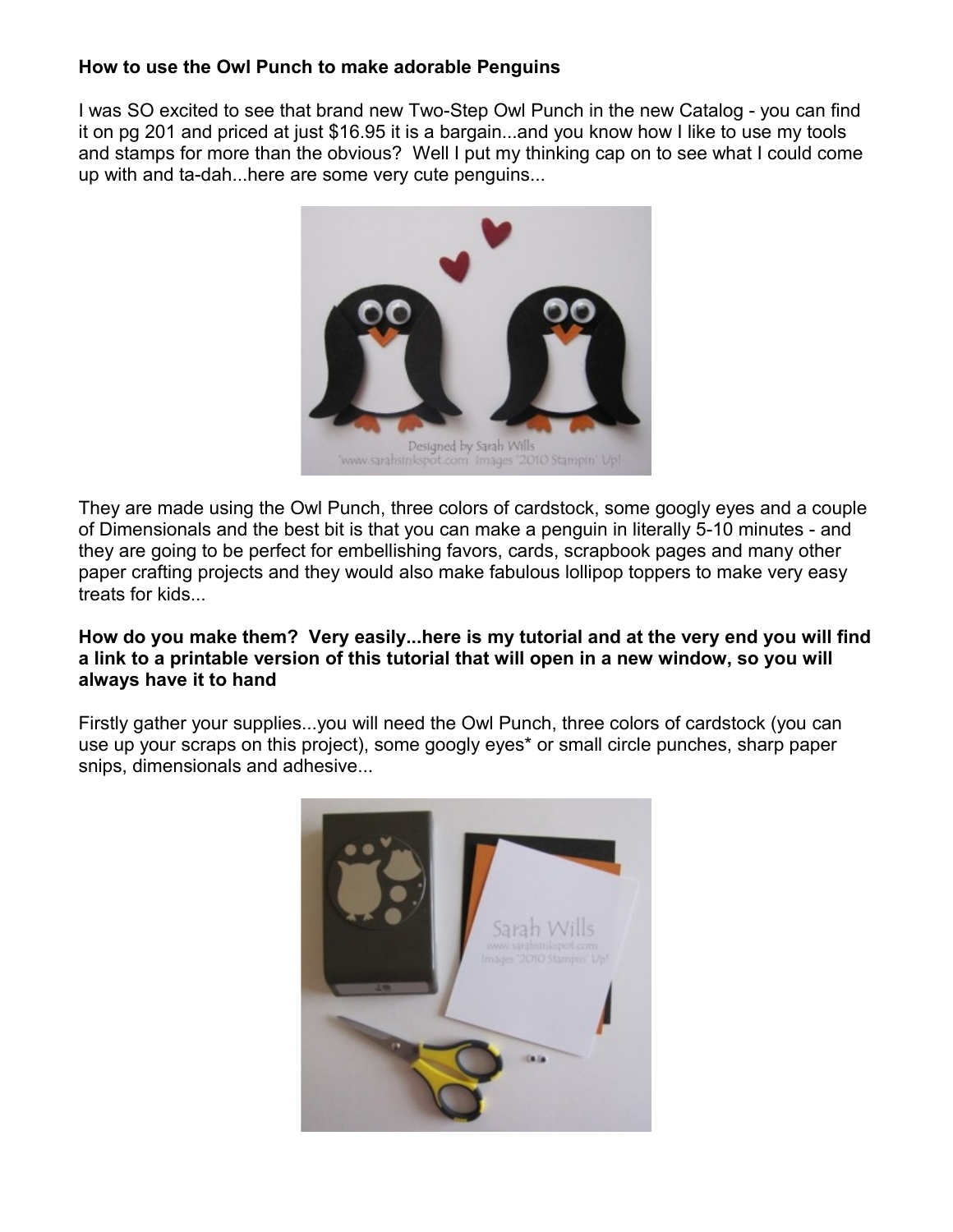Then punch out the following shapes using your cardstock...trim the feet off of one of the black body shapes and to make the orange beak, simply position a corner of your cardstock into the top piece of the bib part of the punch...



Next take the body part that you trimmed the feet off of and layer on the white bib, the beak, the feet underneath and attach the googly eyes - if you don't have googly eyes then you can use small circle punches to make some...



To make the wings, take your other black body shape and draw a wing shape onto it - cut this out and then flip it over and use this as a guide to make your other wing...